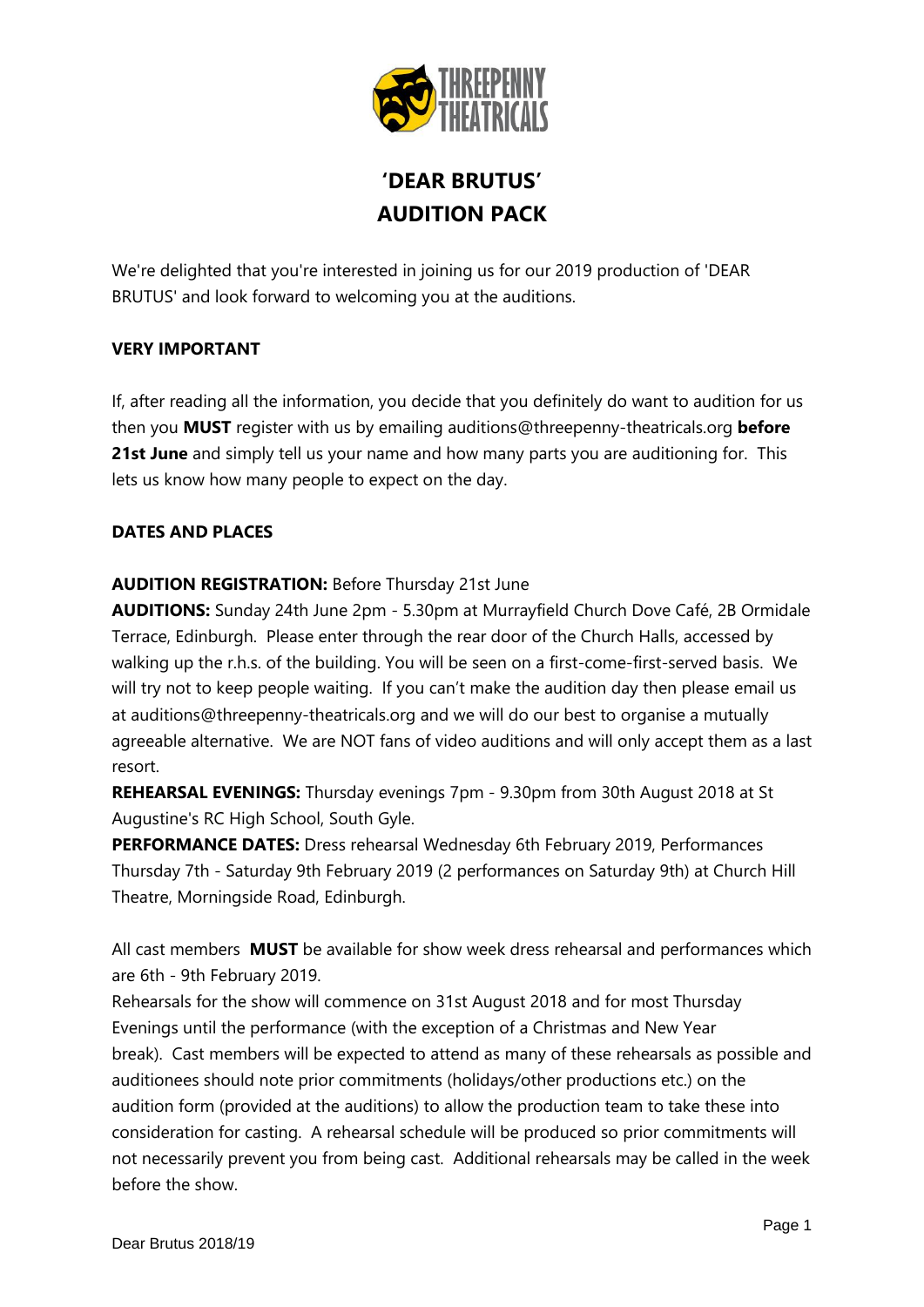

#### **ABOUT 'DEAR BRUTUS'**

"The fault, dear Brutus, is not in our stars, but in ourselves" *Julius Caesar by William Shakespeare*

1917. In a remote English village there are rumours of an enchanted wood that only appears on Midsummer night. One of the inhabitants - a mysterious man - invites eight strangers to stay. They all have something in common but they don't know what that something is. When, one evening, the wood miraculously appears, the guests feel compelled to enter. What happens there has the power to change their lives forever...

*Dear Brutus* explores what might happen if ordinary men and women, mired in unhappiness, were given the magical opportunity to remake their lives, or, as the butler Matey says, the chance to "take the right turning." The play addresses the human proclivity to blame others or fate for their failures and unhappiness and provides the audience with penetrating insights into human nature.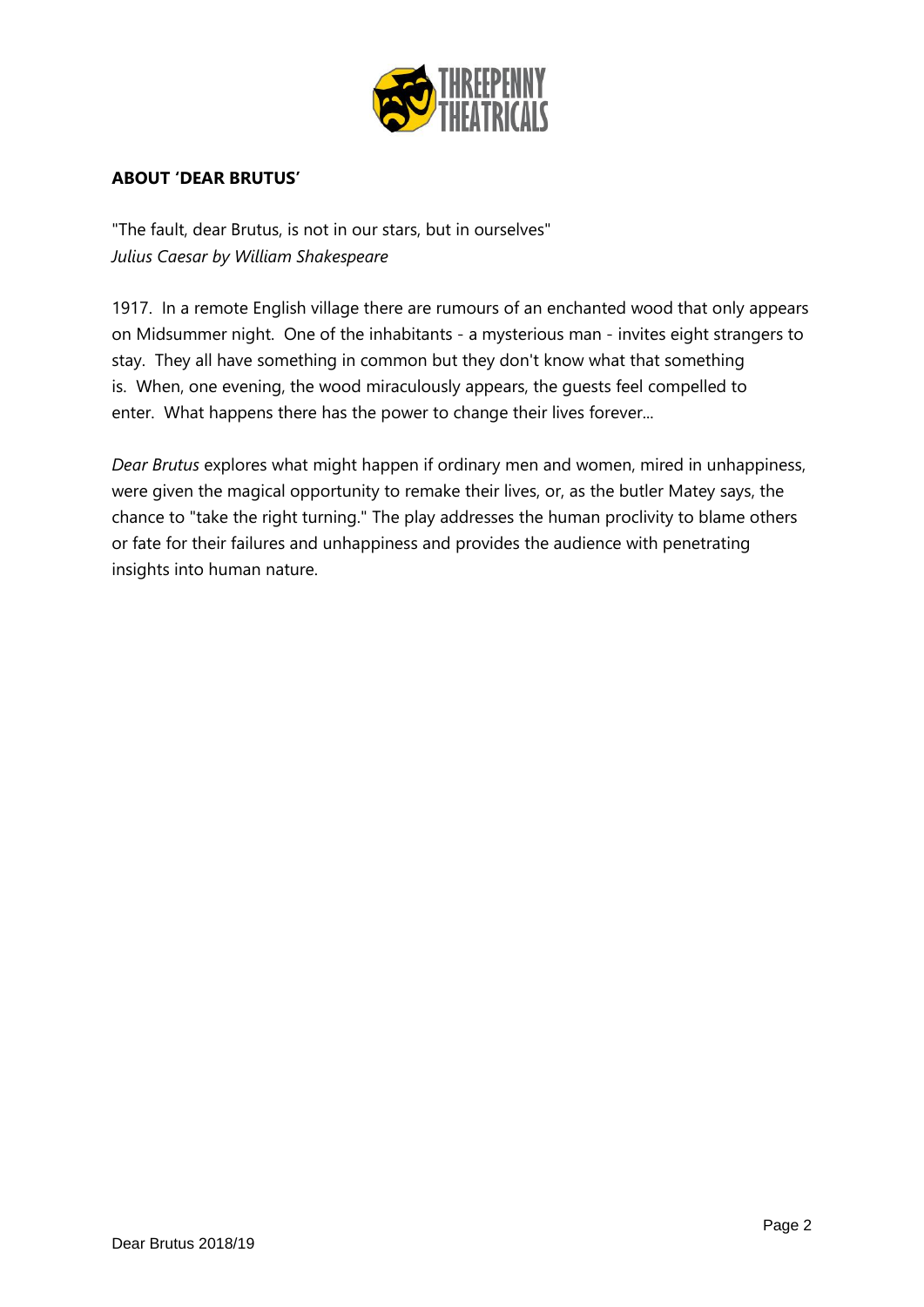

#### **AVAILABLE PARTS**

We are looking to fill 8 of the 11 parts in this production - 3 have been pre-cast. The parts available are listed below with a short character description and playing age range.

#### **General notes on casting:**

- Playing ages are the ages I expect the characters to appear on stage rather than the age I expect the actors to be. Much can be done with make-up/costume (within reason) and most importantly acting to achieve what is required, so do not let the playing age put you off auditioning if you think it is the perfect part for you.
- You will see that in many cases the age ranges are quite wide as the ages are not of huge importance. However, as many of the characters make up part of a 'pair' then casting will be required to match people up as believable couples.
- I have deliberately left the character descriptions sparse to see what you do with the parts based purely on the text. As you can see, they are all described as leads, are of significant size and play an important part in the story. There are no walk-ons or cameos.
- You are not required to memorise the sides for the audition unless you prefer to do so. I'd like you to be as comfortable and relaxed as possible during the audition. I am looking for potential – not a polished performance.

#### **MALE**

#### **Lob** (Lead)

*Playing age: 30s – 50s*

The Puck-like owner of Sinister Warren, a large country house in a remote part of England. Mischievous, child-like and likeable.

#### **Mr John Purdie** (Lead)

#### *Playing age: 20s – 40s*

A young barrister with a self-professed deeply passionate nature. Believes he is noble and self-sacrificing.

#### **Mr Coade** (Lead)

*Playing age: 50s – 60s*

A happy, lazy old man. Requires a certain amount of movement (there will be freestyle dancing, not choreography).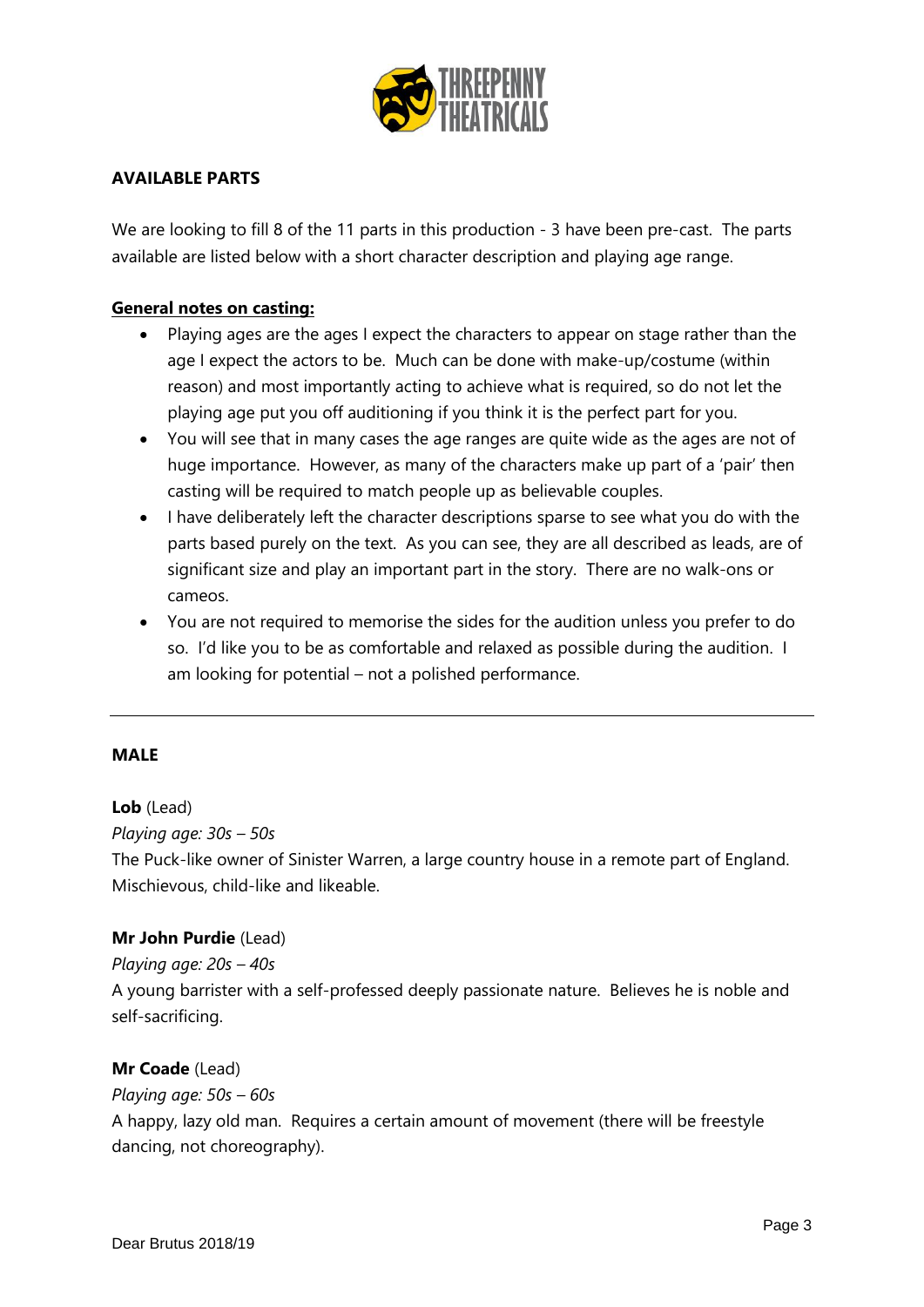

**Matey** (Lead) *Playing age: 20s – 50s* Lob's furtive, bruising butler. Generally well-liked but with a tendency to be light-fingered.

#### **FEMALE**

**Joanna Trout** (Lead) *Playing age: 20s – 40s* A sentimental woman. Romantic and idealistic in love. Chatty, charming and easily led.

**Mabel Purdie** (Lead) *Playing age: 20s – 40s* A simple, young, disillusioned wife, capable of a cutting remark when provoked.

**Mrs Coade** (Lead) *Playing age: 50s – 60s* A delightful, resigned lady. Loved by all. A mother-figure.

#### **Lady Caroline Laney** (Lead)

*Playing age: 30s – 50s* A posh, languid lady with a drawling manner. A definite sense of entitlement and desire not to associate with the lower classes. Always replaces her R's with W's, as is the fashion in upper class finishing schools.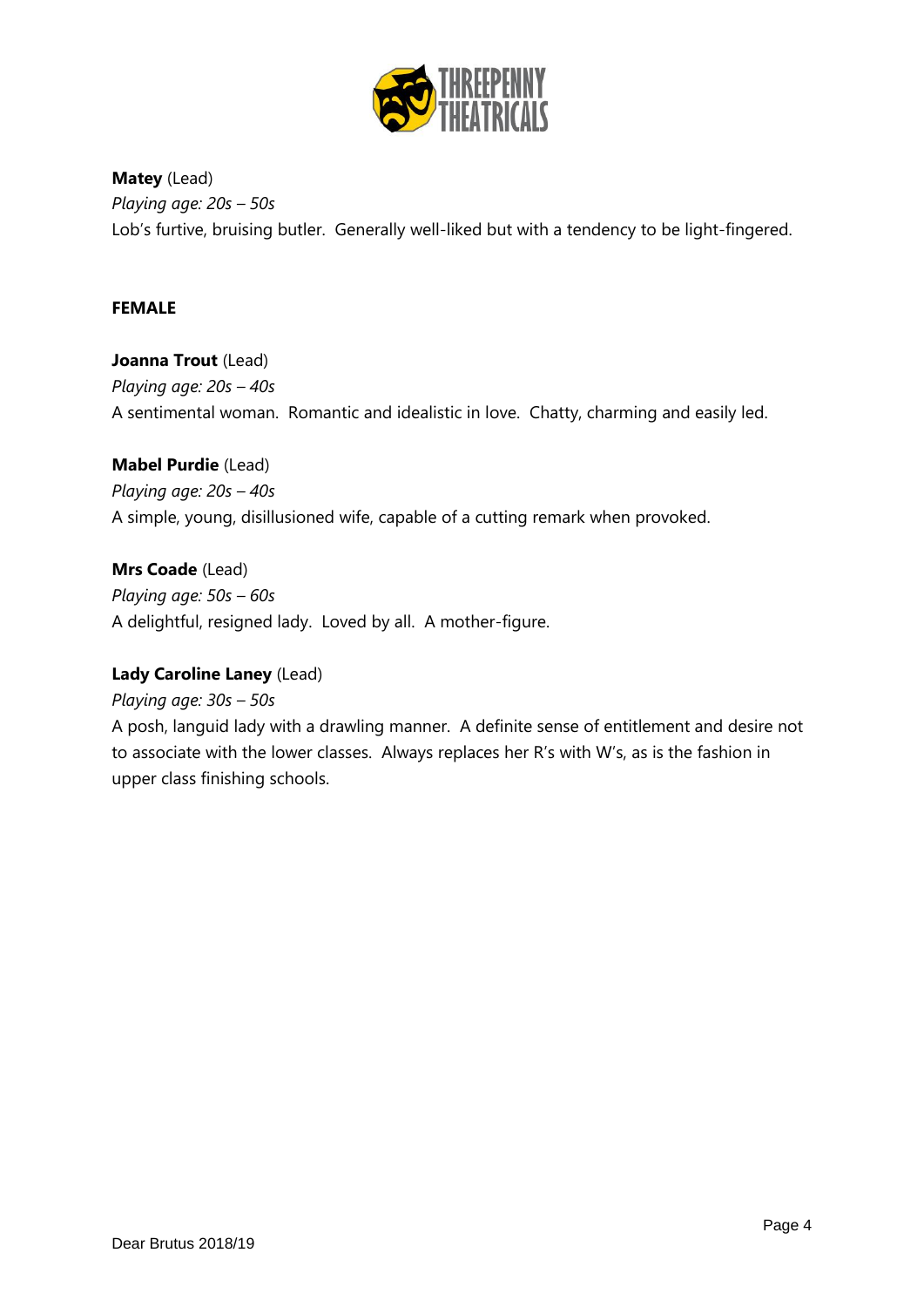

### **SIDE 1 - LOB**

| <b>ALICE:</b>         | Miss Trout, wait a moment. Lob, has this wonderful wood any special<br>properties?                                                                              |
|-----------------------|-----------------------------------------------------------------------------------------------------------------------------------------------------------------|
| LOB:                  | Pooh! There's no wood.                                                                                                                                          |
| <b>LADY CAROLINE:</b> | You've never seen it?                                                                                                                                           |
| LOB:                  | Not I. I don't believe in it.                                                                                                                                   |
| <b>ALICE:</b>         | Have any of the villagers ever been in it?                                                                                                                      |
| LOB:                  | (dreamily). So it's said; so it's said.                                                                                                                         |
| <b>ALICE:</b>         | What did they say were their experiences?                                                                                                                       |
| LOB:                  | That isn't known. They never came back.                                                                                                                         |
| <b>JOANNA:</b>        | (promptly resuming her seat). Never came back!                                                                                                                  |
| LOB:                  | Absurd, of course. You see in the morning the wood was gone; and so they<br>were gone, too. (He clucks again.)                                                  |
| <b>JOANNA:</b>        | I don't think I like this wood.                                                                                                                                 |
| <b>MRS. COADE:</b>    | It certainly is Midsummer Eve.                                                                                                                                  |
| <b>COADE:</b>         | (remembering that women are not yet civilised). Of course if you ladies are<br>against it we will drop the idea. It was only a bit of fun.                      |
| <b>ALICE:</b>         | (with a malicious eye on LOB). Yes, better give it up--to please Lob.                                                                                           |
| <b>PURDIE:</b>        | Oh, all right, Lob. What about that round game of cards?                                                                                                        |
|                       | (The proposal meets with approval.)                                                                                                                             |
| LOB:                  | (bursting into tears). I wanted you to go. I had set my heart on your going. It is<br>the thing I wanted, and it isn't good for me not to get the thing I want. |
|                       | (He creeps under the table and threatens the hands that would draw him out.)                                                                                    |
| <b>MRS. COADE:</b>    | Good gracious, he has wanted it all the time. You wicked Lob!                                                                                                   |
| <b>ALICE:</b>         | Now, you see there is something in it.                                                                                                                          |
| <b>COADE:</b>         | Nonsense, Mrs. Dearth, it was only a joke.                                                                                                                      |
| <b>MABEL:</b>         | (melting). Don't cry, Lobby.                                                                                                                                    |
| LOB:                  | Nobody cares for me--nobody loves me. And I need to be loved.                                                                                                   |
|                       | (Several of them are on their knees to him.)                                                                                                                    |
| <b>JOANNA:</b>        | Yes, we do, we all love you. Nice, nice Lobby.                                                                                                                  |
| <b>MABEL:</b>         | Dear Lob, I am so fond of you.                                                                                                                                  |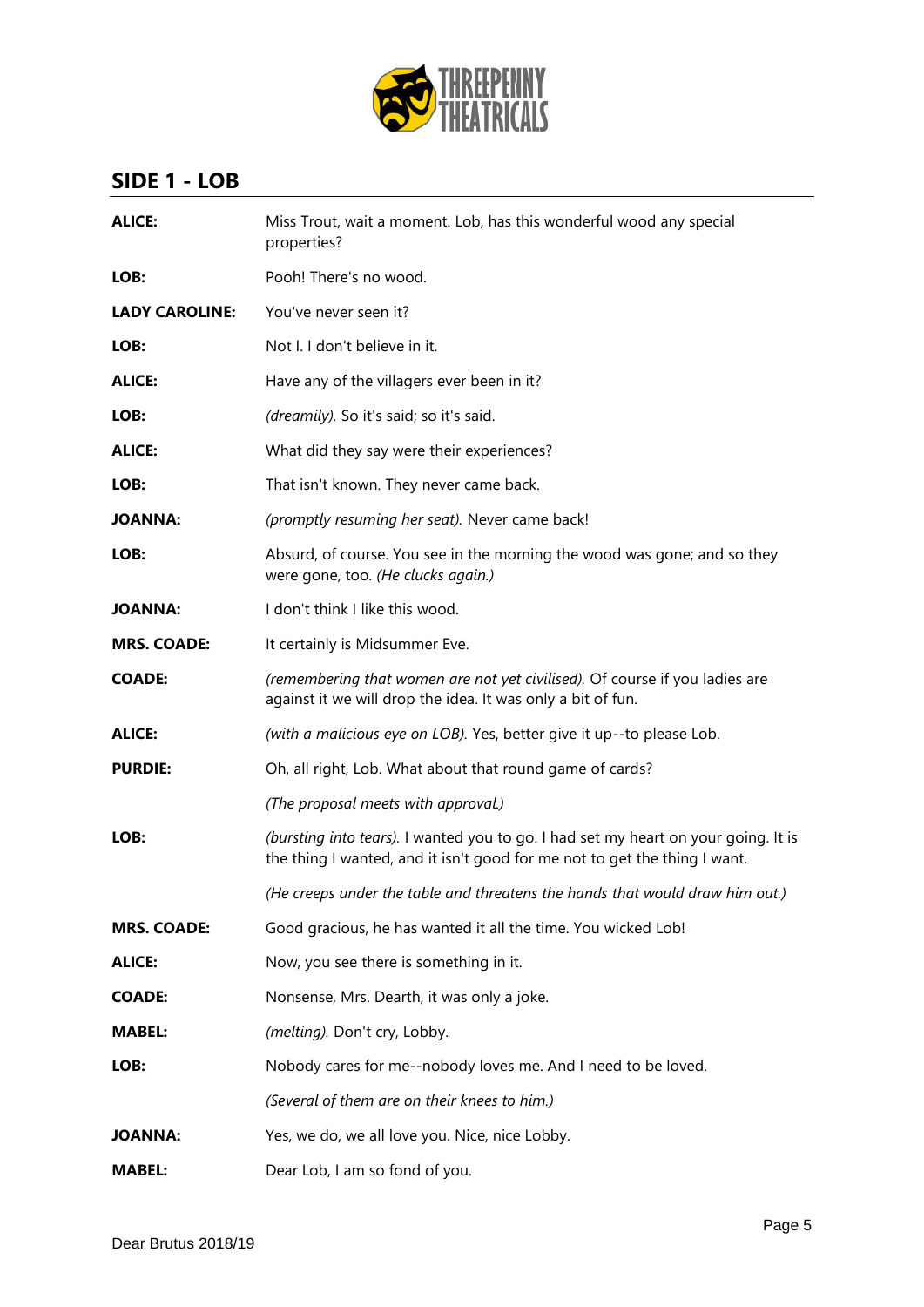

| <b>JOANNA:</b>        | Dry his eyes with my own handkerchief.                                                                                                                                                                                                                                                                                                                                                                                                                                                                                                                                                                                                              |
|-----------------------|-----------------------------------------------------------------------------------------------------------------------------------------------------------------------------------------------------------------------------------------------------------------------------------------------------------------------------------------------------------------------------------------------------------------------------------------------------------------------------------------------------------------------------------------------------------------------------------------------------------------------------------------------------|
| <b>LADY CAROLINE:</b> | Don't pamper him.                                                                                                                                                                                                                                                                                                                                                                                                                                                                                                                                                                                                                                   |
| LOB:                  | (furiously) I need to be pampered.                                                                                                                                                                                                                                                                                                                                                                                                                                                                                                                                                                                                                  |
| <b>MRS. COADE:</b>    | You funny little man. Let us go at once and look for his wood.                                                                                                                                                                                                                                                                                                                                                                                                                                                                                                                                                                                      |
| <b>JOANNA:</b>        | Boots and cloaks, hats forward. Come on, Lady Caroline, just to show you are<br>not afraid of Matey.                                                                                                                                                                                                                                                                                                                                                                                                                                                                                                                                                |
|                       | (Lob, left alone, gloats over his success in an uncanny way. Mrs Dearth goes last,<br>the only one who really suspects Lob. He suddenly sees her down L, watching<br>him, and drops the flowers from the vase which he has taken from the table, C.<br>To him, this is a tragedy. He utters long-drawn moans, then goes down on the<br>floor, picking up the flowers, individually examining their hurts, pressing them to<br>him as if they were children.)                                                                                                                                                                                        |
| LOB:                  | (to the flowers) Poor bruised one, it was I who hurt you. Lob is so sorry. Lie<br>there! (To another.) Pretty, pretty, let me see where you have a pain? You fell on<br>your head; is this the place? Now I make it better. Oh, little rascal, you are not<br>hurt at all; you just pretend. Oh dear, oh dear! Sweetheart, don't cry, you are<br>now prettier than ever. You were too tall. Oh, how beautifully you smell now<br>that you are small. (He replaces the wounded tenderly in their bowl.) Drink, drink.<br>Now, you are happy again. The little rascal smiles. All smile, please--nod heads-<br>-aha! aha! You love Lob-Lob loves you. |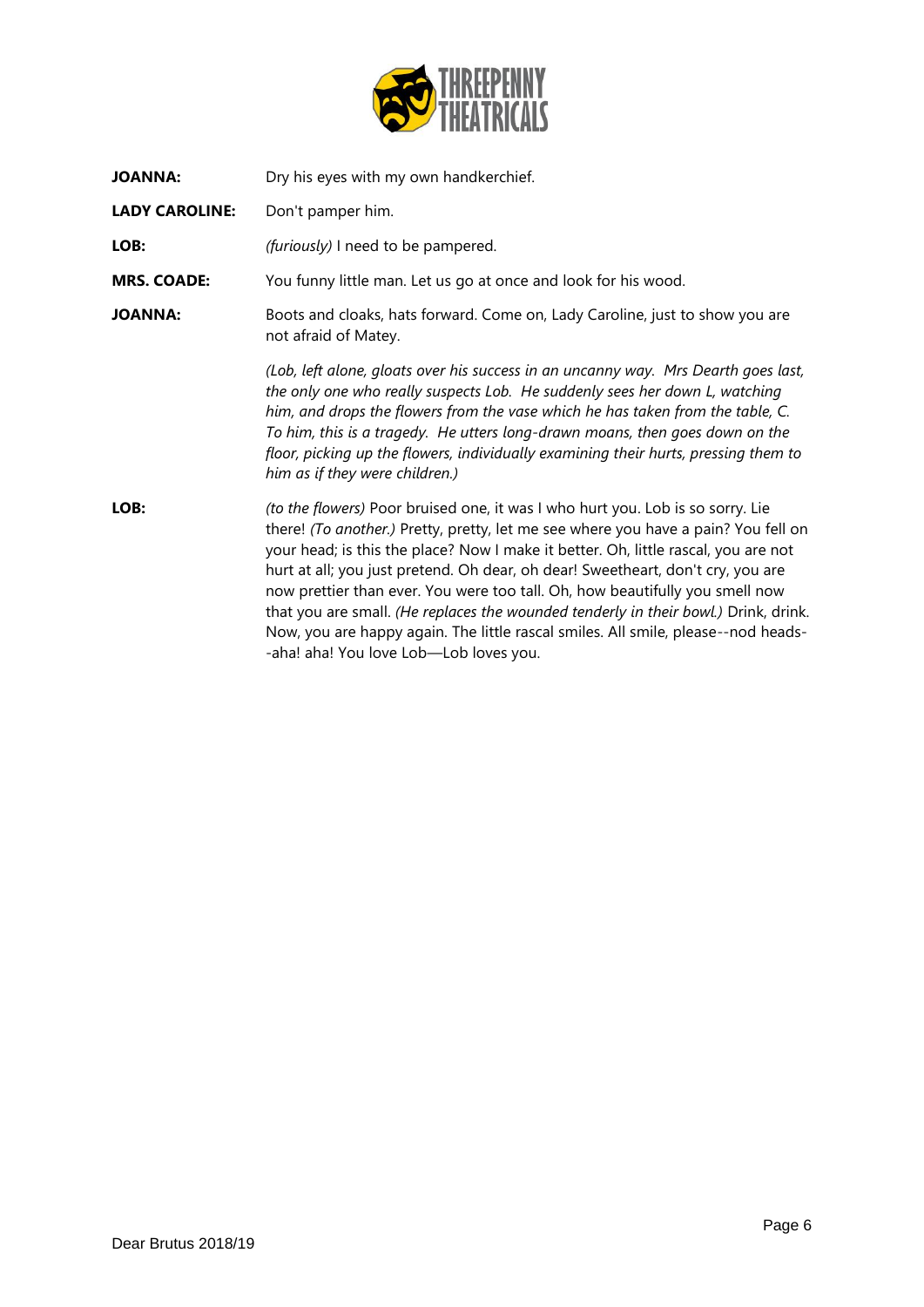

### **SIDE 2 – JOANNA TROUT**

| <b>JOANNA:</b> | (faltering). Yes, but he saw you kiss my hand. Jack, if Mabel were to suspect!                                                                                                                                                                     |
|----------------|----------------------------------------------------------------------------------------------------------------------------------------------------------------------------------------------------------------------------------------------------|
| <b>PURDIE:</b> | (happily). There is nothing for her to suspect.                                                                                                                                                                                                    |
| <b>JOANNA:</b> | (eagerly). No, there isn't, is there? (She is desirous ever to be without a flaw.)<br>Jack, I am not doing anything wrong, am I?                                                                                                                   |
| <b>PURDIE:</b> | You!                                                                                                                                                                                                                                               |
|                | (With an adorable gesture she gives him one of her hands, and manlike he takes<br>the other also.)                                                                                                                                                 |
| <b>JOANNA:</b> | Mabel is your wife, Jack. I should so hate myself if I did anything that was<br>disloyal to her.                                                                                                                                                   |
| <b>PURDIE:</b> | Those eyes could never be disloyal--my lady of the nut-brown eyes. (He holds<br>her from him, surveying her, and is scorched in the flame of her femininity.) Oh,<br>the sveldtness of you. (Almost with reproach.) Joanna, why are you so sveldt! |
| <b>JOANNA:</b> | (while out of sight). All I want is to help her and you.                                                                                                                                                                                           |
| <b>PURDIE:</b> | I know--how well I know--my dear brave love.                                                                                                                                                                                                       |
| <b>JOANNA:</b> | I am very fond of Mabel, Jack. I should like to be the best friend she has in the<br>world.                                                                                                                                                        |
| <b>PURDIE:</b> | You are, dearest. No woman ever had a better friend.                                                                                                                                                                                               |
| <b>JOANNA:</b> | And yet I don't think she really likes me. I wonder why?                                                                                                                                                                                           |
| <b>PURDIE:</b> | (who is the bigger brained of the two.) It is just that Mabel doesn't understand.<br>Nothing could make me say a word against my wife.                                                                                                             |
| <b>JOANNA:</b> | (sternly). I wouldn't listen to you if you did.                                                                                                                                                                                                    |
| <b>PURDIE:</b> | I love you all the more, dear, for saying that. But Mabel is a cold nature and she<br>doesn't understand.                                                                                                                                          |
| <b>JOANNA:</b> | (thinking never of herself but only of him). She doesn't appreciate your finer<br>qualities.                                                                                                                                                       |
| <b>PURDIE:</b> | (ruminating). That's it. But of course I am difficult. I always was a strange,<br>strange creature. I often think, Joanna, that I am rather like a flower that has<br>never had the sun to shine on it nor the rain to water it.                   |
| <b>JOANNA:</b> | You break my heart.                                                                                                                                                                                                                                |
| <b>PURDIE:</b> | (with considerable enjoyment). I suppose there is no more lonely man than I<br>walking the earth to-day.                                                                                                                                           |
| <b>JOANNA:</b> | It is so mournful.                                                                                                                                                                                                                                 |
| <b>PURDIE:</b> | It is the thought of you that sustains me, elevates me. You shine high above me<br>like a star.                                                                                                                                                    |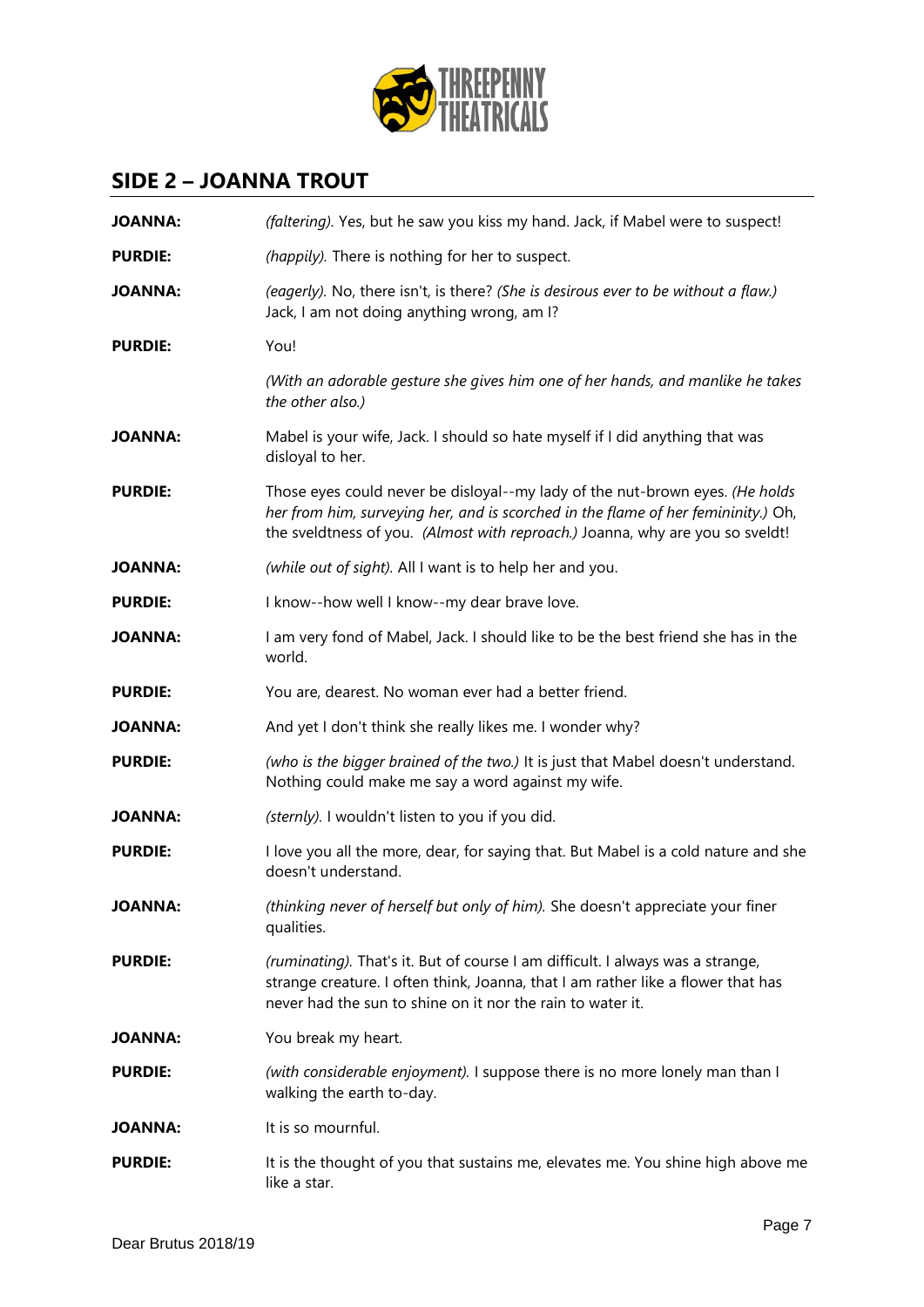

| <b>JOANNA:</b> | No, no. I wish I was wonderful, but I am not.                                                                                                                                                                                                                                      |
|----------------|------------------------------------------------------------------------------------------------------------------------------------------------------------------------------------------------------------------------------------------------------------------------------------|
| <b>PURDIE:</b> | You have made me a better man, Joanna.                                                                                                                                                                                                                                             |
| <b>JOANNA:</b> | I am so proud to think that.                                                                                                                                                                                                                                                       |
| <b>PURDIE:</b> | You have made me kinder to Mabel.                                                                                                                                                                                                                                                  |
| <b>JOANNA:</b> | I am sure you are always kind to her.                                                                                                                                                                                                                                              |
| <b>PURDIE:</b> | Yes, I hope so. But I think now of special little ways of giving her pleasure. That<br>never-to-be-forgotten day when we first met, you and I!                                                                                                                                     |
| <b>JOANNA:</b> | That tragic, lovely day by the weir. Oh, Jack!                                                                                                                                                                                                                                     |
| <b>PURDIE:</b> | Do you know how in gratitude I spent the rest of that day?                                                                                                                                                                                                                         |
| <b>JOANNA:</b> | (crooning). Tell me.                                                                                                                                                                                                                                                               |
| <b>PURDIE:</b> | I read to Mabel aloud for an hour. I did it out of kindness to her, because I had<br>met you.                                                                                                                                                                                      |
| <b>JOANNA:</b> | It was dear of you.                                                                                                                                                                                                                                                                |
| <b>PURDIE:</b> | Do you remember that first time my arms--your waist--you are so fluid, Joanna.<br>(Passionately.) Why are you so fluid?                                                                                                                                                            |
| <b>JOANNA:</b> | (downcast). I can't help it, Jack.                                                                                                                                                                                                                                                 |
| <b>PURDIE:</b> | I gave her a ruby bracelet for that.                                                                                                                                                                                                                                               |
| <b>JOANNA:</b> | It is a gem. You have given that lucky woman many lovely things.                                                                                                                                                                                                                   |
| <b>PURDIE:</b> | It is my invariable custom to go straight off and buy Mabel something<br>whenever you have been sympathetic to me. Those new earrings of hers--they<br>are in memory of the first day you called me Jack. Her gown--the one with the<br>beads--was because you let me kiss you.    |
| JOANNA:        | I didn't exactly let you.                                                                                                                                                                                                                                                          |
| <b>PURDIE:</b> | No, but you have such a dear way of giving in.                                                                                                                                                                                                                                     |
| <b>JOANNA:</b> | Jack, she hasn't worn that gown of late.                                                                                                                                                                                                                                           |
| <b>PURDIE:</b> | No, nor the jewels. I think she has some sort of idea now that when I give her<br>anything nice it means that you have been nice to me. She has rather a<br>suspicious nature, Mabel; she never used to have it, but it seems to be growing<br>on her. I wonder why, I wonder why? |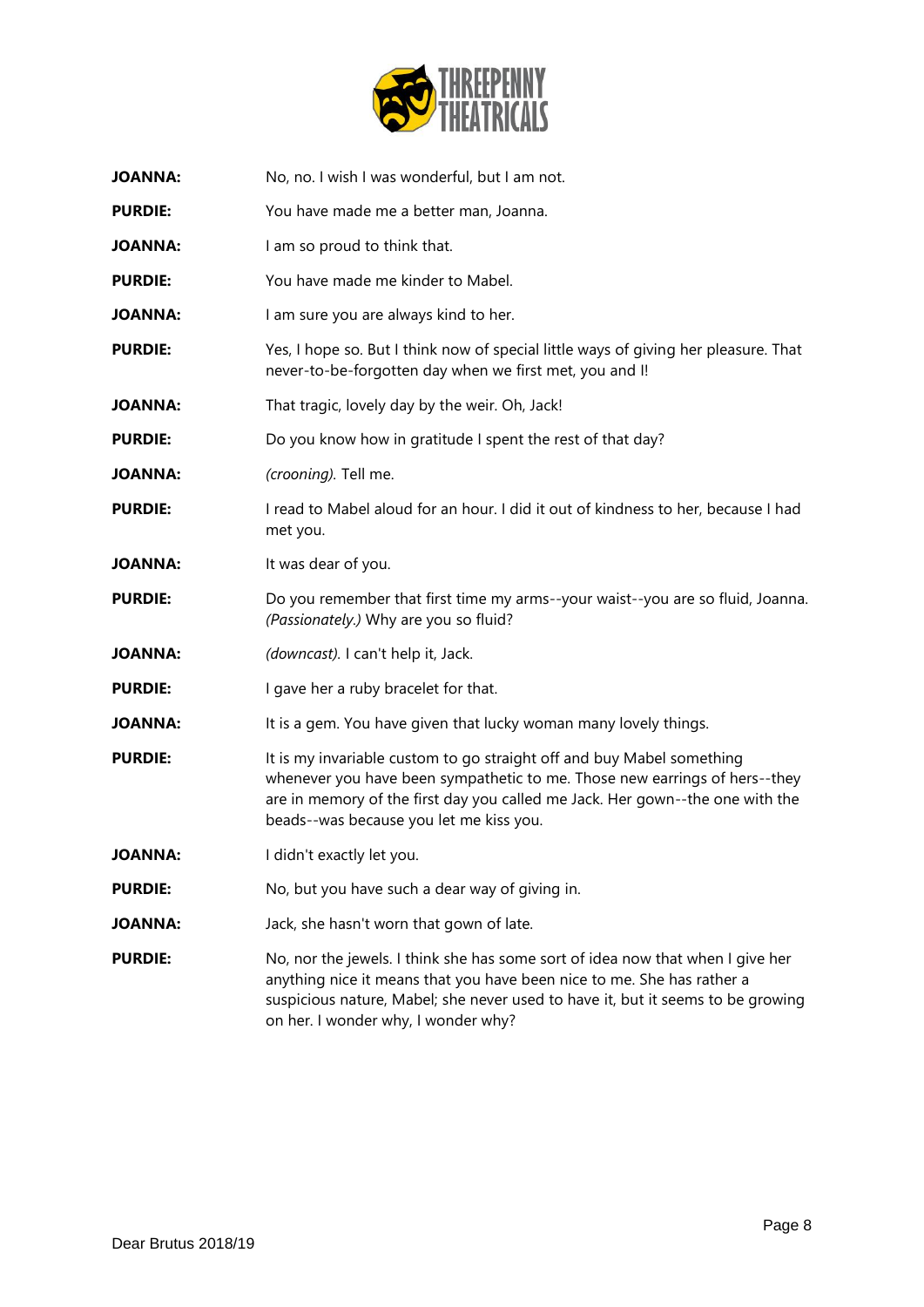

### **SIDE 3 – MR COADE**

| <b>COADE:</b>      | (popping in buoyantly). May I intrude? My name is Coade. The fact is I was<br>playing about in the wood on a whistle, and I saw your light.                                                          |
|--------------------|------------------------------------------------------------------------------------------------------------------------------------------------------------------------------------------------------|
| <b>MRS. COADE:</b> | (the only one with the nerve to answer). Playing about in the wood with a<br>whistle!                                                                                                                |
| <b>COADE:</b>      | (with mild dignity). And why not, madam?                                                                                                                                                             |
| <b>MRS. COADE:</b> | Madam! Don't you know me?                                                                                                                                                                            |
| <b>COADE:</b>      | I don't know you  (Reflecting.) But I wish I did.                                                                                                                                                    |
| <b>MRS. COADE:</b> | Do you? Why?                                                                                                                                                                                         |
| <b>COADE:</b>      | If I may say so, you have a very soft, lovable face.                                                                                                                                                 |
|                    | (Several persons breathe again.)                                                                                                                                                                     |
| <b>MRS. COADE:</b> | (inquisitorially). Who was with you, playing whistles in the wood?                                                                                                                                   |
|                    | (The breathing ceases.)                                                                                                                                                                              |
| <b>COADE:</b>      | No one was with me.                                                                                                                                                                                  |
|                    | (And is resumed.)                                                                                                                                                                                    |
| <b>MRS. COADE:</b> | No  lady?                                                                                                                                                                                            |
| <b>COADE:</b>      | Certainly not. (Then he spoils it.) I am a bachelor.                                                                                                                                                 |
| <b>MRS. COADE:</b> | A bachelor!                                                                                                                                                                                          |
| <b>JOANNA:</b>     | Don't give way, dear; it might be much worse.                                                                                                                                                        |
| <b>MRS. COADE:</b> | A bachelor! And you are sure you never spoke to me before? Do think.                                                                                                                                 |
| <b>COADE:</b>      | Not to my knowledge. Never  except in dreams.                                                                                                                                                        |
| <b>MABEL:</b>      | (taking a risk). What did you say to her in dreams?                                                                                                                                                  |
| <b>COADE:</b>      | I said, 'My dear.' (This when uttered surprises him.) Odd!                                                                                                                                           |
| JOANNA:            | The darling man!                                                                                                                                                                                     |
| <b>MRS. COADE:</b> | (wavering). How could you say such things to an old woman?                                                                                                                                           |
| <b>COADE:</b>      | (thinking it out). Old? I didn't think of you as old. No, no, young--with the<br>morning dew on your face--coming across a lawn--in a black and green dress--<br>and carrying such a pretty parasol. |
| <b>MRS. COADE:</b> | (thrilling). That was how he first met me! He used to love me in black and<br>green; and it was a pretty parasol. Look, I am old So it can't be the same<br>woman.                                   |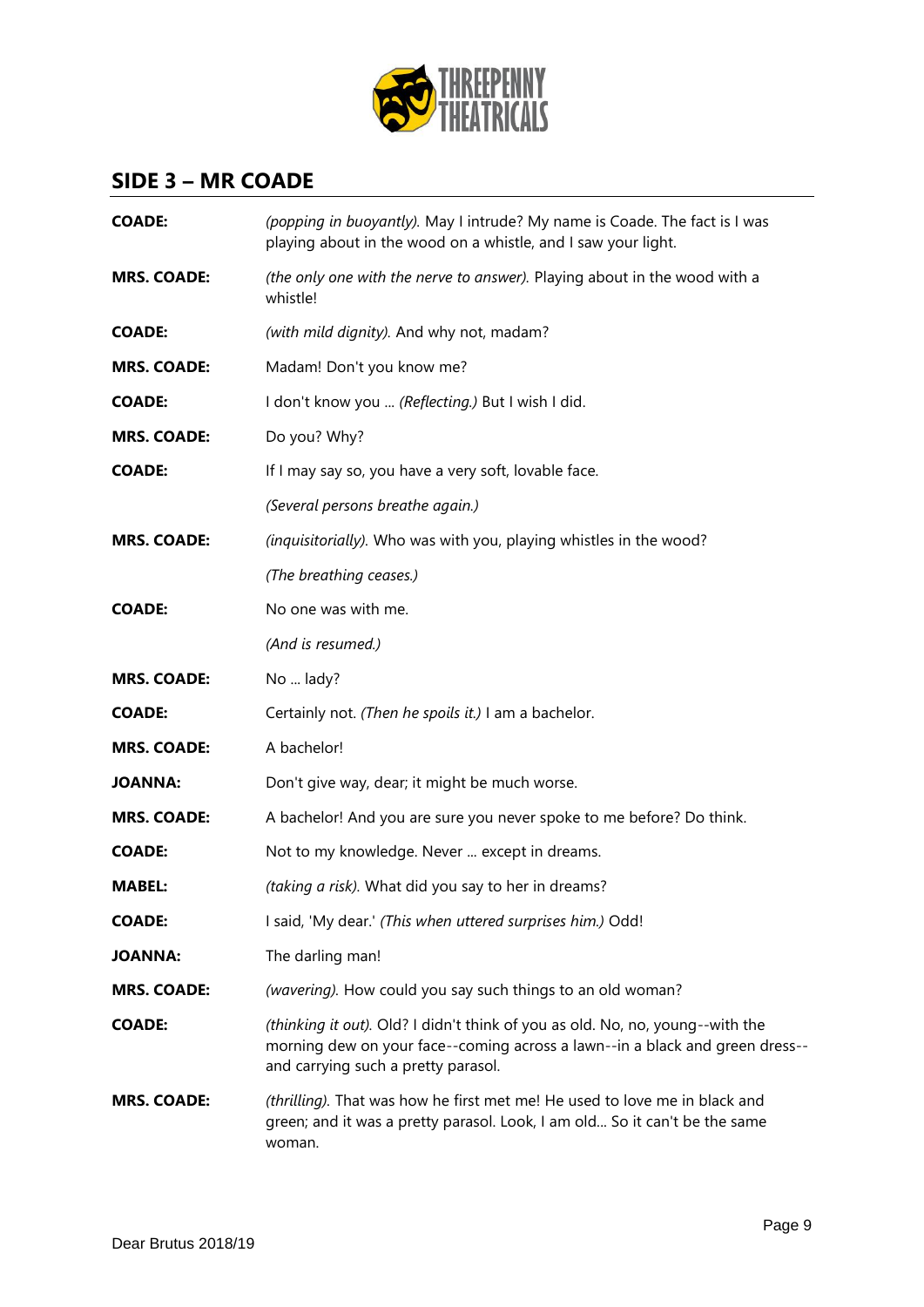

| COADE: | (blinking). Old? Yes, I suppose so. But it is the same soft, lovable face, and the |
|--------|------------------------------------------------------------------------------------|
|        | same kind, beaming smile that children could warm their hands at.                  |

- **MRS. COADE:** He always liked my smile.
- **PURDIE:** So do we all.
- **COADE:** *(to himself).* Emma!
- **MRS. COADE:** He hasn't forgotten my name!
- **COADE:** It is sad that we didn't meet long ago. I think I have been waiting for you. I suppose we have met too late? You couldn't overlook my being an old fellow, could you, eh?
- **JOANNA:** How lovely; he is going to propose to her again. Coady, you happy thing, he is wanting the same soft face after thirty years!
- **MRS. COADE:** *(undoubtedly hopeful).* We mustn't be too sure, but I think that is it. *(Primly.)* What is it exactly that you want, Mr. Coade?
- **COADE:** *(under a lucky star).* I want to have the right to hold the parasol over you. Won't you be my wife, my dear, and so give my long dream of you a happy ending?
- **MRS. COADE:** *(preening).* Kisses are not called for at our age, Coady, but here is a muffler for your old neck.
- **COADE:** My muffler; I have missed it. *(It is however to his forehead that his hand goes. Immediately thereafter he misses his sylvan attire.)* Why... why ... what ... who ... how is this?
- **PURDIE:** *(nervously)*. He is coming to.
- **COADE:** *(reeling and righting himself).* Lob! *(The leg indicates that he has got it.)* Bless me, Coady, I went into that wood!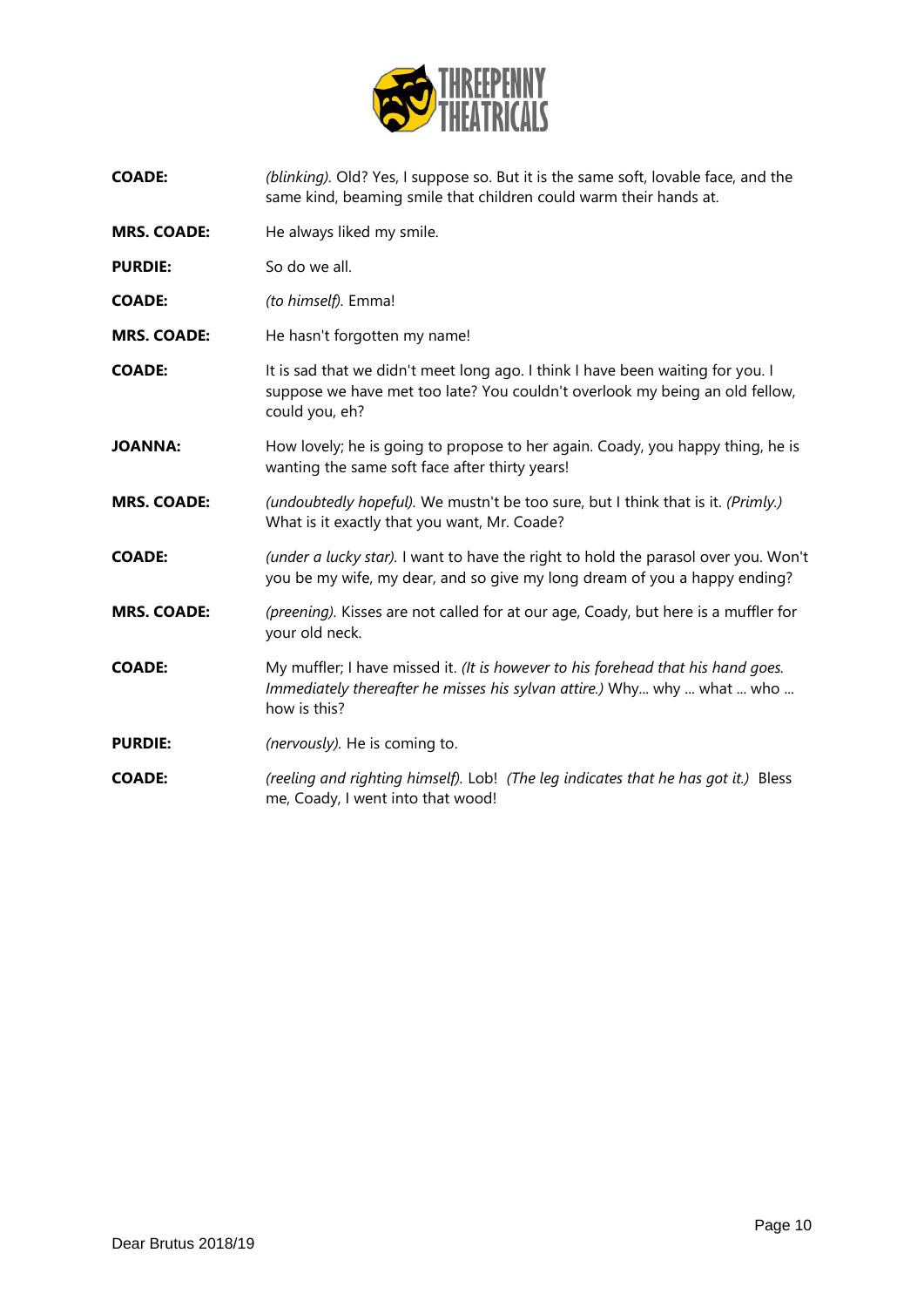

# **SIDE 4 - MATEY**

| <b>ALICE:</b>         | (who is not omniscient). None whatever. Tell me this, did he specially ask you all<br>for Midsummer week?                                                                                                                                                                                                                               |
|-----------------------|-----------------------------------------------------------------------------------------------------------------------------------------------------------------------------------------------------------------------------------------------------------------------------------------------------------------------------------------|
|                       | (They assent.)                                                                                                                                                                                                                                                                                                                          |
| <b>MATEY:</b>         | (who might more judiciously have remained silent). He would!                                                                                                                                                                                                                                                                            |
| <b>MRS. COADE:</b>    | Now what do you mean?                                                                                                                                                                                                                                                                                                                   |
| <b>MATEY:</b>         | He always likes them to be here on Midsummer night, ma'am.                                                                                                                                                                                                                                                                              |
| <b>ALICE:</b>         | Them? Whom?                                                                                                                                                                                                                                                                                                                             |
| <b>MATEY:</b>         | Them who have that in common.                                                                                                                                                                                                                                                                                                           |
| <b>MABEL:</b>         | What can it be?                                                                                                                                                                                                                                                                                                                         |
| <b>MATEY:</b>         | I don't know.                                                                                                                                                                                                                                                                                                                           |
| <b>LADY CAROLINE:</b> | (suddenly introspective). I hope we are all nice women? We don't know each<br>other very well. (Certain suspicions are reborn in various breasts.) Does anything<br>startling happen at those times?                                                                                                                                    |
| <b>MATEY:</b>         | I don't know.                                                                                                                                                                                                                                                                                                                           |
| <b>JOANNA:</b>        | Why, I believe this is Midsummer Eve!                                                                                                                                                                                                                                                                                                   |
| <b>MATEY:</b>         | Yes, miss, it is. The villagers know it. They are all inside their houses, to-night--<br>with the doors barred.                                                                                                                                                                                                                         |
| <b>LADY CAROLINE:</b> | Because of--of him?                                                                                                                                                                                                                                                                                                                     |
| <b>MATEY:</b>         | He frightens them. There are stories.                                                                                                                                                                                                                                                                                                   |
| <b>ALICE:</b>         | What alarms them? Tell us--or--(She brandishes the telegram.)                                                                                                                                                                                                                                                                           |
| <b>MATEY:</b>         | I know nothing for certain, ma'am. I have never done it myself. He has wanted<br>me to, but I wouldn't.                                                                                                                                                                                                                                 |
| <b>MABEL:</b>         | Done what?                                                                                                                                                                                                                                                                                                                              |
| <b>MATEY:</b>         | (with fine appeal). Oh. ma'am, don't ask me. Be merciful to me, ma'am. I am not<br>bad naturally. It was just going into domestic service that did for me; the<br>accident of being flung among bad companions. It's touch and go how the<br>poor turn out in this world; all depends on your taking the right or the wrong<br>turning. |
| <b>MRS. COADE:</b>    | (the lenient). I daresay that is true.                                                                                                                                                                                                                                                                                                  |
| <b>MATEY:</b>         | (under this touch of sun). When I was young, ma'am, I was offered a clerkship in<br>the city. If I had taken it there wouldn't be a more honest man alive to-day. I<br>would give the world to be able to begin over again.                                                                                                             |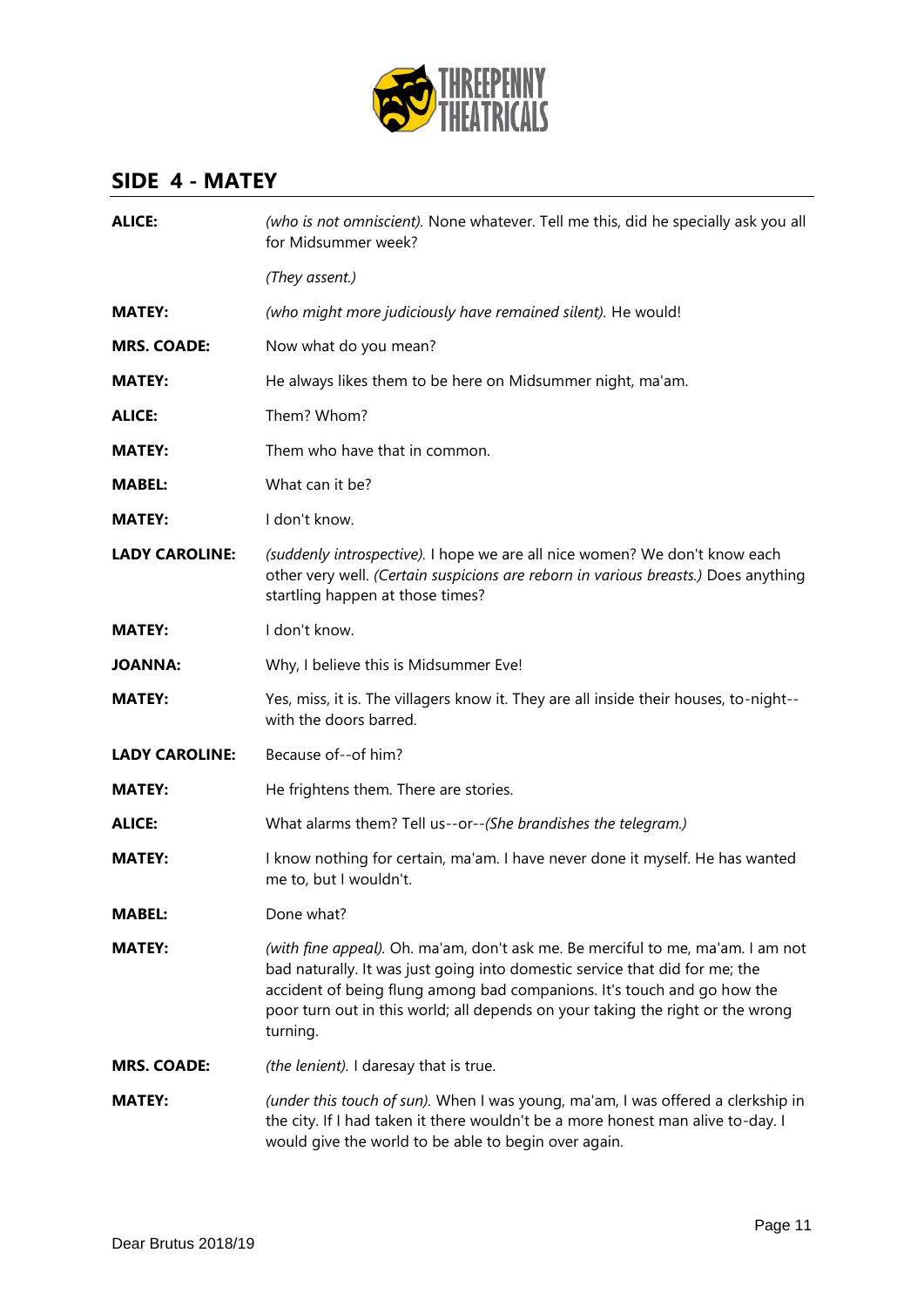

*(He means every word of it, though the flowers would here, if they dared, burst into ironical applause.)*

| <b>MRS. COADE:</b>    | It is very sad, Mrs. Dearth.                                                                                                                                                                                |
|-----------------------|-------------------------------------------------------------------------------------------------------------------------------------------------------------------------------------------------------------|
| <b>ALICE:</b>         | I am sorry for him; but still--                                                                                                                                                                             |
| <b>MATEY:</b>         | (his eyes turning to LADY CAROLINE). What do you say, my lady?                                                                                                                                              |
| <b>LADY CAROLINE:</b> | (briefly). As you ask me, I should certainly say jail.                                                                                                                                                      |
| <b>MATEY:</b>         | (desperately). If you will say no more about this, ma'am--I'll give you a tip that is<br>worth it.                                                                                                          |
| <b>ALICE:</b>         | Ah, now you are talking.                                                                                                                                                                                    |
| <b>LADY CAROLINE:</b> | Don't listen to him.                                                                                                                                                                                        |
| <b>MATEY:</b>         | (lowering). You are the one that is hardest on me.                                                                                                                                                          |
| <b>LADY CAROLINE:</b> | Yes, I flatter myself I am.                                                                                                                                                                                 |
| <b>MATEY:</b>         | (forgetting himself). You might take a wrong turning yourself, my lady.                                                                                                                                     |
| <b>LADY CAROLINE:</b> | I? How dare you, man.                                                                                                                                                                                       |
|                       | (But the flowers rather like him for this; it is possibly what gave them a certain<br>idea.)                                                                                                                |
| <b>JOANNA:</b>        | (near the keyhole of the dining-room door). The men are rising.                                                                                                                                             |
| <b>ALICE:</b>         | (hurriedly). Very well, Matey, we agree--if the 'tip' is good enough.                                                                                                                                       |
| <b>LADY CAROLINE:</b> | You will regret this.                                                                                                                                                                                       |
| <b>MATEY:</b>         | I think not, my lady. It's this: I wouldn't go out to-night if he asks you. Go into<br>the garden, if you like. The garden is all right. (He really believes this.) I wouldn't<br>go farther--not to-night. |
| <b>MRS. COADE:</b>    | But he never proposes to us to go farther. Why should he to-night?                                                                                                                                          |
| <b>MATEY:</b>         | I don't know, ma'am, but don't any of you go--(devilishly) except you, my lady; I<br>should like you to go.                                                                                                 |
| <b>LADY CAROLINE:</b> | Fellow!                                                                                                                                                                                                     |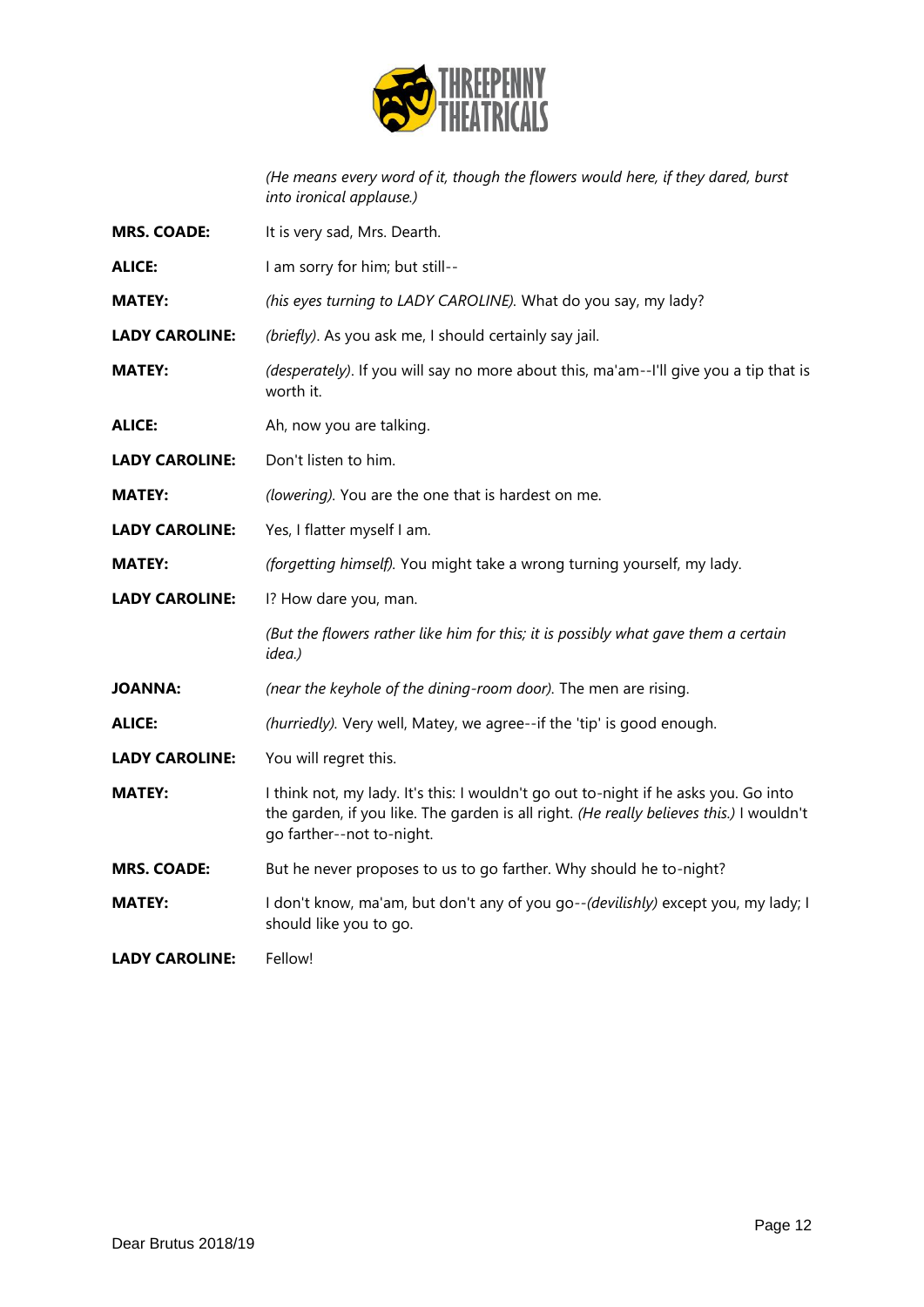

### **SIDE 5 – JOHN PURDIE**

| <b>PURDIE:</b> | A wife should be incapable of jealousy.                                                                                                                                                                                                                                                                                                                                                                                                                                                                                                                                                                                                  |
|----------------|------------------------------------------------------------------------------------------------------------------------------------------------------------------------------------------------------------------------------------------------------------------------------------------------------------------------------------------------------------------------------------------------------------------------------------------------------------------------------------------------------------------------------------------------------------------------------------------------------------------------------------------|
| <b>MABEL:</b>  | Joanna jealous? But has she any reason? Jack, tell me, who is the woman?                                                                                                                                                                                                                                                                                                                                                                                                                                                                                                                                                                 |
| <b>PURDIE:</b> | (restraining himself by a mighty effort, for he wishes always to be true to<br>JOANNA). Shall I, Mabel, shall I?                                                                                                                                                                                                                                                                                                                                                                                                                                                                                                                         |
| <b>MABEL:</b>  | (faltering, yet not wholly giving up the chase). I can't think who she is. Have I<br>ever seen her?                                                                                                                                                                                                                                                                                                                                                                                                                                                                                                                                      |
| <b>PURDIE:</b> | Every time you look in a mirror.                                                                                                                                                                                                                                                                                                                                                                                                                                                                                                                                                                                                         |
| <b>MABEL:</b>  | (with her head on one side). How odd, Jack, that can't be; when I look in a mirror<br>I see only myself.                                                                                                                                                                                                                                                                                                                                                                                                                                                                                                                                 |
| <b>PURDIE:</b> | (gloating). How adorably innocent you are, Mabel. Joanna would have guessed<br>at once. (Slowly his meaning comes to her, and she is appalled.)                                                                                                                                                                                                                                                                                                                                                                                                                                                                                          |
| <b>MABEL:</b>  | Not that!                                                                                                                                                                                                                                                                                                                                                                                                                                                                                                                                                                                                                                |
| <b>PURDIE:</b> | (aflame). Shall I tell you now?                                                                                                                                                                                                                                                                                                                                                                                                                                                                                                                                                                                                          |
| <b>MABEL:</b>  | (palpitating exquisitely). I don't know, I am not sure. Jack, try not to say it, but if<br>you feel you must, say it in such a way that it would not hurt the feelings of<br>Joanna if she happened to be passing by, as she nearly always is.                                                                                                                                                                                                                                                                                                                                                                                           |
|                | (A little moan from JOANNA'S tree is unnoticed.)                                                                                                                                                                                                                                                                                                                                                                                                                                                                                                                                                                                         |
| <b>PURDIE:</b> | I would rather not say it at all than that way. (He is touchingly anxious that she<br>should know him as he really is.) I don't know, Mabel, whether you have noticed<br>that I am not like other men. (He goes deeply into the very structure of his being.)<br>All my life I have been a soul that has had to walk alone. Even as a child I had<br>no hope that it would be otherwise. I distinctly remember when I was six<br>thinking how unlike other children I was. Before I was twelve I suffered from<br>terrible self-depreciation; I do so still. I suppose there never was a man who had<br>a more lowly opinion of himself. |
| <b>MABEL:</b>  | Jack, you who are so universally admired.                                                                                                                                                                                                                                                                                                                                                                                                                                                                                                                                                                                                |
| <b>PURDIE:</b> | That doesn't help; I remain my own judge. I am afraid I am a dark spirit, Mabel.<br>Yes, yes, my dear, let me leave nothing untold however it may damage me in<br>your eyes. Your eyes! I cannot remember a time when I did not think of Love as<br>a great consuming passion; I visualised it, Mabel, as perhaps few have done, but<br>always as the abounding joy that could come to others but never to me. I<br>expected too much of women: I suppose I was touched to finer issues than<br>most. That has been my tragedy.                                                                                                          |
| <b>MABEL:</b>  | Then you met Joanna.                                                                                                                                                                                                                                                                                                                                                                                                                                                                                                                                                                                                                     |
| <b>PURDIE:</b> | Then I met Joanna. Yes! Foolishly, as I now see, I thought she would understand<br>that I was far too deep a nature really to mean the little things I sometimes said<br>to her. I suppose a man was never placed in such a position before. What was I                                                                                                                                                                                                                                                                                                                                                                                  |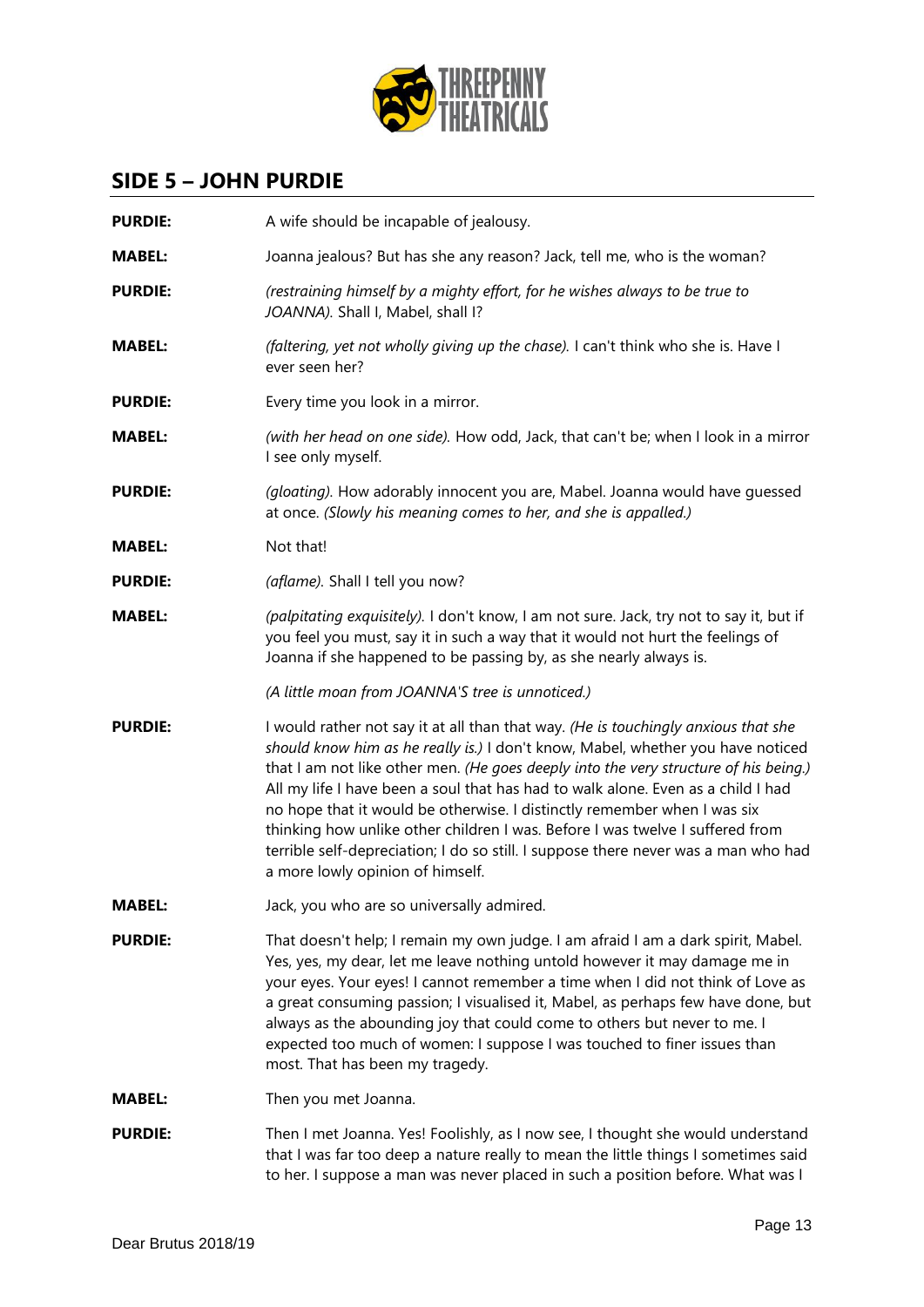

to do? Remember, I was always certain that the ideal love could never come to me. Whatever the circumstances, I was convinced that my soul must walk alone.

- **MABEL:** Joanna, how could you.
- **PURDIE:** *(firmly)*. Not a word against her, Mabel; if blame there is the blame is mine.
- **MABEL:** And so you married her.
- **PURDIE:** And so I married her.
- **MABEL:** Out of pity.
- **PURDIE:** I felt it was a man's part. I was such a child in worldly matters that it was pleasant to me to have the right to pay a woman's bills; I enjoyed seeing her garments lying about on my chairs. In time that exultation wore off. But I was not unhappy, I didn't expect much, I was always so sure that no woman could ever plumb the well of my emotions.
- **MABEL:** Then you met me.
- **PURDIE:** Then I met you.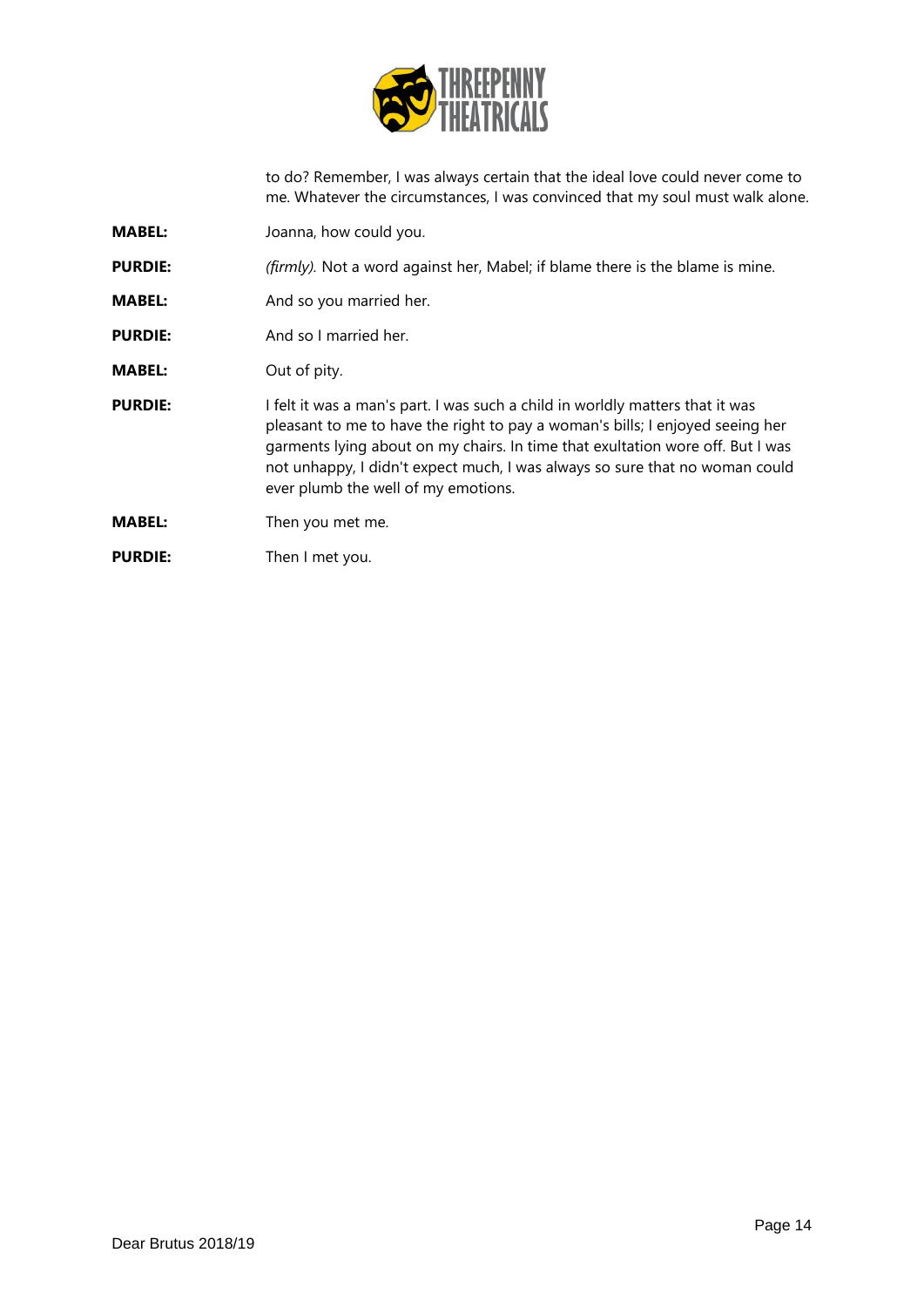

### **SIDE 6 – MABEL PURDIE**

| <b>MABEL:</b>  | (apologetically). I am so sorry to interrupt you, Jack; but please wait a moment<br>before you kiss her again. Excuse me, Joanna. (She quietly draws the curtains,<br>thus shutting out the garden and any possible onlooker.) I did not want the<br>others to see you; they might not understand how noble you are, Jack. You can<br>go on now. (Having thus passed the time of day with them she withdraws by the<br>door, leaving JACK bewildered and JOANNA knowing all about it.) |
|----------------|----------------------------------------------------------------------------------------------------------------------------------------------------------------------------------------------------------------------------------------------------------------------------------------------------------------------------------------------------------------------------------------------------------------------------------------------------------------------------------------|
| <b>JOANNA:</b> | How extraordinary! Of all the--! Oh, but how contemptible! (She sweeps to the<br>door and calls to MABEL by name.) Mabel!                                                                                                                                                                                                                                                                                                                                                              |
| <b>MABEL:</b>  | (returning with promptitude). Did you call me, Joanna?                                                                                                                                                                                                                                                                                                                                                                                                                                 |
| <b>JOANNA:</b> | (guardedly). I insist on an explanation. (With creditable hauteur.) What were you<br>doing in the garden, Mabel?                                                                                                                                                                                                                                                                                                                                                                       |
| <b>MABEL:</b>  | (who has not been so quiet all day). I was looking for something I have lost.                                                                                                                                                                                                                                                                                                                                                                                                          |
| <b>PURDIE:</b> | (hope springing eternal). Anything important?                                                                                                                                                                                                                                                                                                                                                                                                                                          |
| <b>MABEL:</b>  | I used to fancy it, Jack. It is my husband's love. You don't happen to have<br>picked it up, Joanna? If so and you don't set great store by it I should like it<br>back--the pieces, I mean.                                                                                                                                                                                                                                                                                           |
|                | (MR. PURDIE is about lo reply to this, when JOANNA rather wisely fills the<br>breach.)                                                                                                                                                                                                                                                                                                                                                                                                 |
| JOANNA:        | Mabel, I--I will not be talked to in that way. To imply that I-- that your husband-<br>-oh, shame!                                                                                                                                                                                                                                                                                                                                                                                     |
| <b>PURDIE:</b> | (finely). I must say, Mabel, that I am a little disappointed in you. I certainly<br>understood that you had gone upstairs to put on your boots.                                                                                                                                                                                                                                                                                                                                        |
| <b>MABEL:</b>  | Poor old Jack. (She muses.) A woman like that!                                                                                                                                                                                                                                                                                                                                                                                                                                         |

| <b>MABEL:</b>  | (as he catches her). No, and no, and no. I don't know you nearly well enough for<br>that. Besides, what would your wife say! I shall begin to think you are a very<br>dreadful man, Mr. Purdie. |
|----------------|-------------------------------------------------------------------------------------------------------------------------------------------------------------------------------------------------|
| <b>PURDIE:</b> | (whose sincerity is not to be questioned). Surely you might call me Jack by this<br>time.                                                                                                       |
| <b>MABEL:</b>  | (heaving). Perhaps, if you are very good, Jack.                                                                                                                                                 |
| <b>PURDIE:</b> | (of noble thoughts compact). If only Joanna were more like you.                                                                                                                                 |
|                |                                                                                                                                                                                                 |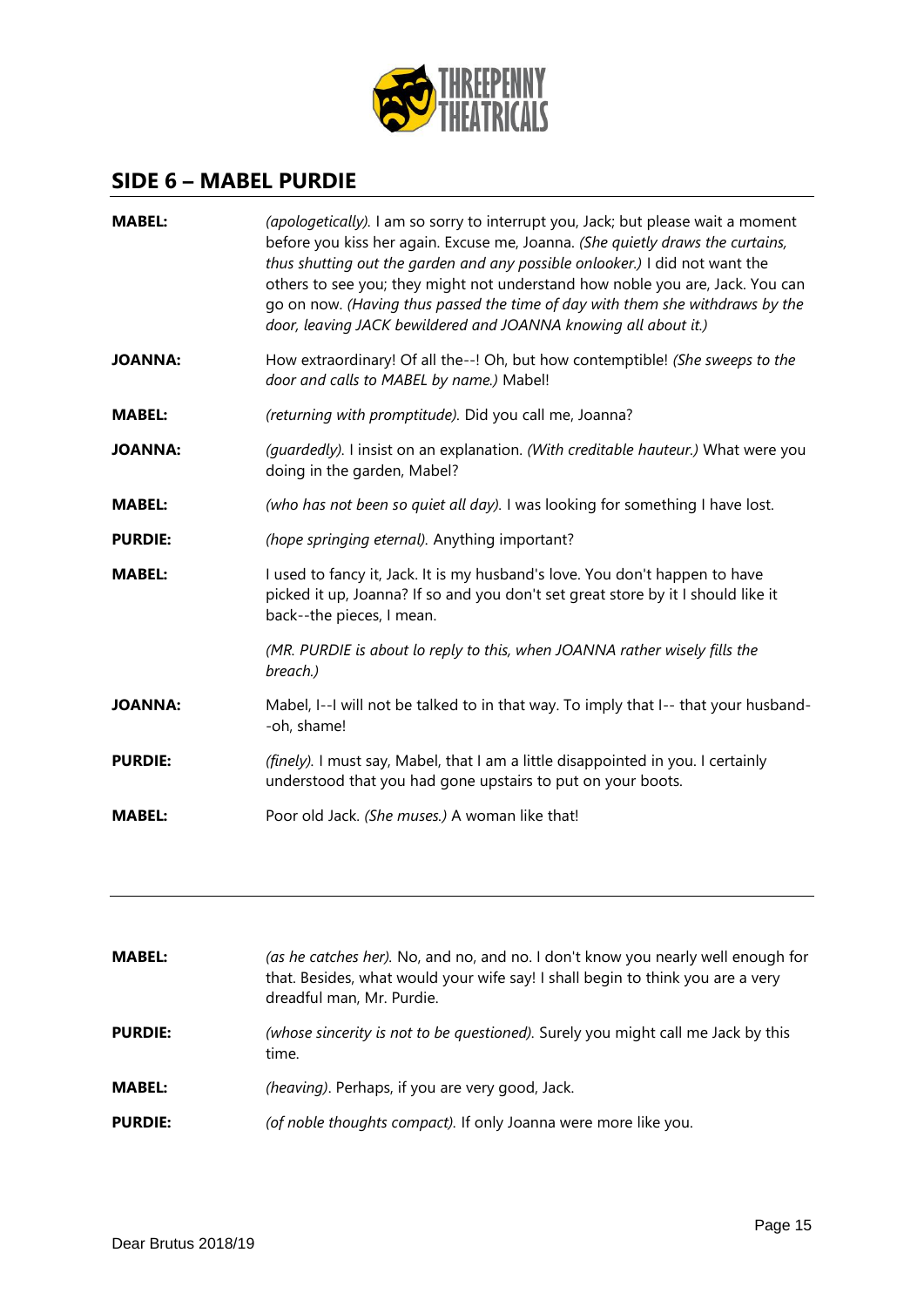

- **MABEL:** Like me? You mean her face? It is a--well, if it is not precisely pretty, it is a good face. *(Handsomely.)* I don't mind her face at all. I am glad you have got such a dependable little wife, Jack.
- **PURDIE:** *(gloomily).* Thanks.
- **MABEL:** *(seated with a moonbeam in her lap).* What would Joanna have said if she had seen you just now?
- **PURDIE:** A wife should be incapable of jealousy.
- **MABEL:** Joanna jealous? But has she any reason? Jack, tell me, who is the woman?
- **PURDIE:** *(restraining himself by a mighty effort, for he wishes always to be true to JOANNA).* Shall I, Mabel, shall I?
- **MABEL:** *(faltering, yet not wholly giving up the chase).* I can't think who she is. Have I ever seen her?
- **PURDIE:** Every time you look in a mirror.
- **MABEL:** *(with her head on one side).* How odd, Jack, that can't be; when I look in a mirror I see only myself.
- **PURDIE:** *(gloating).* How adorably innocent you are, Mabel. Joanna would have guessed at once. *(Slowly his meaning comes to her, and she is appalled.)*
- **MABEL:** Not that!
- **PURDIE:** *(aflame).* Shall I tell you now?
- **MABEL:** *(palpitating exquisitely).* I don't know, I am not sure. Jack, try not to say it, but if you feel you must, say it in such a way that it would not hurt the feelings of Joanna if she happened to be passing by, as she nearly always is.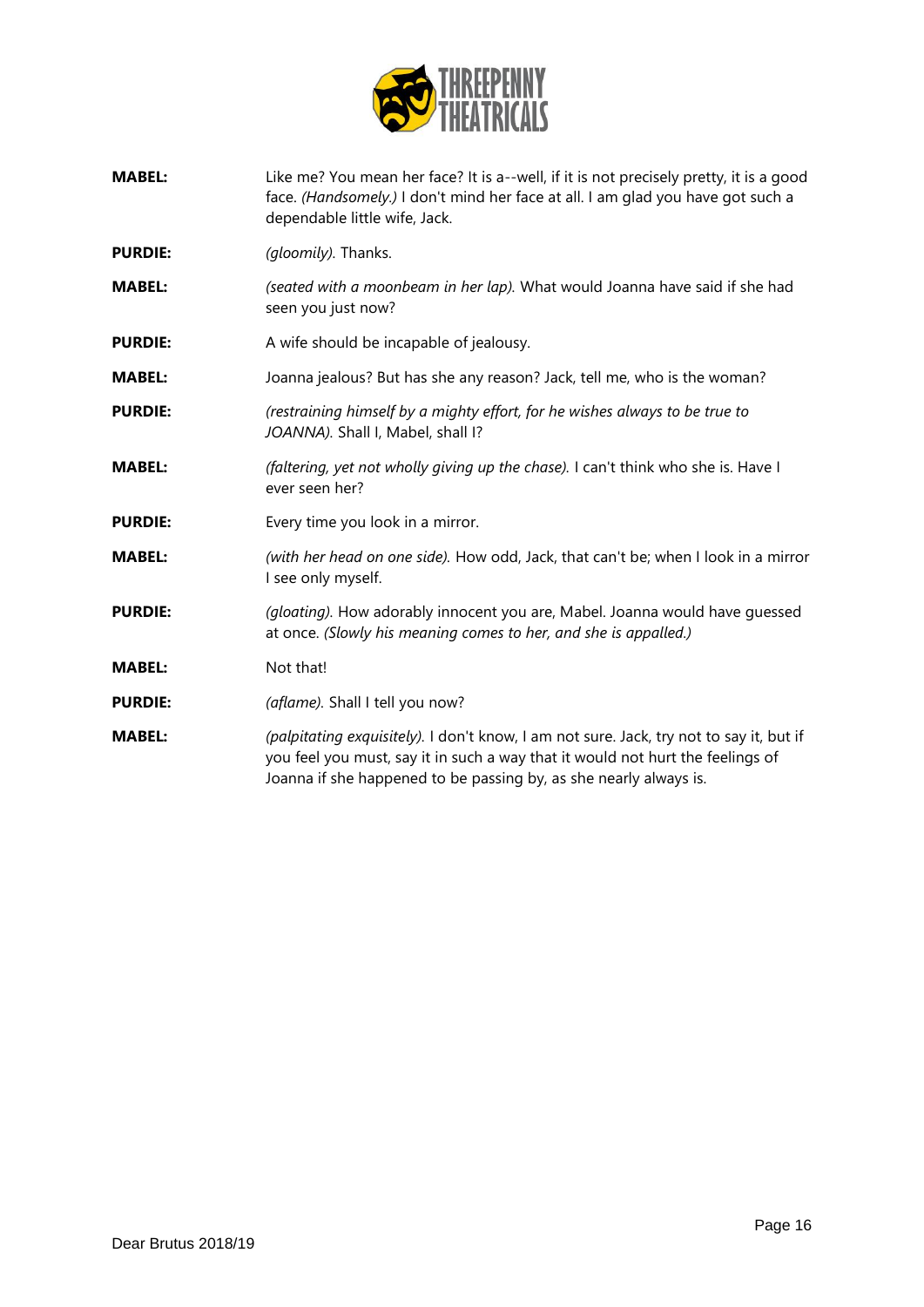

### **SIDE 7 – MRS COADE**

| <b>MRS. COADE:</b> | (wavering). How could you say such things to an old woman?                                                                                                                                           |
|--------------------|------------------------------------------------------------------------------------------------------------------------------------------------------------------------------------------------------|
| COADE:             | (thinking it out). Old? I didn't think of you as old. No, no, young--with the<br>morning dew on your face--coming across a lawn--in a black and green dress--<br>and carrying such a pretty parasol. |
| <b>MRS. COADE:</b> | (thrilling). That was how he first met me! He used to love me in black and<br>green; and it was a pretty parasol. Look, I am old So it can't be the same<br>woman.                                   |
| <b>COADE:</b>      | (blinking). Old? Yes, I suppose so. But it is the same soft, lovable face, and the<br>same kind, beaming smile that children could warm their hands at.                                              |
| <b>MRS. COADE:</b> | He always liked my smile.                                                                                                                                                                            |
| <b>PURDIE:</b>     | So do we all.                                                                                                                                                                                        |
| COADE:             | (to himself). Emma!                                                                                                                                                                                  |
| <b>MRS. COADE:</b> | He hasn't forgotten my name!                                                                                                                                                                         |
| <b>COADE:</b>      | It is sad that we didn't meet long ago. I think I have been waiting for you. I<br>suppose we have met too late? You couldn't overlook my being an old fellow,<br>could you, eh?                      |
| JOANNA:            | How lovely; he is going to propose to her again. Coady, you happy thing, he is<br>wanting the same soft face after thirty years!                                                                     |
| <b>MRS. COADE:</b> | (undoubtedly hopeful). We mustn't be too sure, but I think that is it. (Primly.)<br>What is it exactly that you want, Mr. Coade?                                                                     |
| <b>COADE:</b>      | (under a lucky star). I want to have the right to hold the parasol over you. Won't<br>you be my wife, my dear, and so give my long dream of you a happy ending?                                      |
| <b>MRS. COADE:</b> | (preening). Kisses are not called for at our age, Coady, but here is a muffler for<br>your old neck.                                                                                                 |
| COADE:             | My muffler; I have missed it. (It is however to his forehead that his hand goes.<br>Immediately thereafter he misses his sylvan attire.) Why why  what  who<br>how is this?                          |
| <b>PURDIE:</b>     | (nervously). He is coming to.                                                                                                                                                                        |
| <b>COADE:</b>      | (reeling and righting himself). Lob! (The leg indicates that he has got it.) Bless<br>me, Coady, I went into that wood!                                                                              |
| <b>MRS. COADE:</b> | And without your muffler, you that are so subject to chills. What are you feeling<br>for in your pocket?                                                                                             |
| COADE:             | The whistle. It is a whistle I--Gone! of course it is. It's rather a pity, but<br>(Anxious.) Have I been saying awful things to you?                                                                 |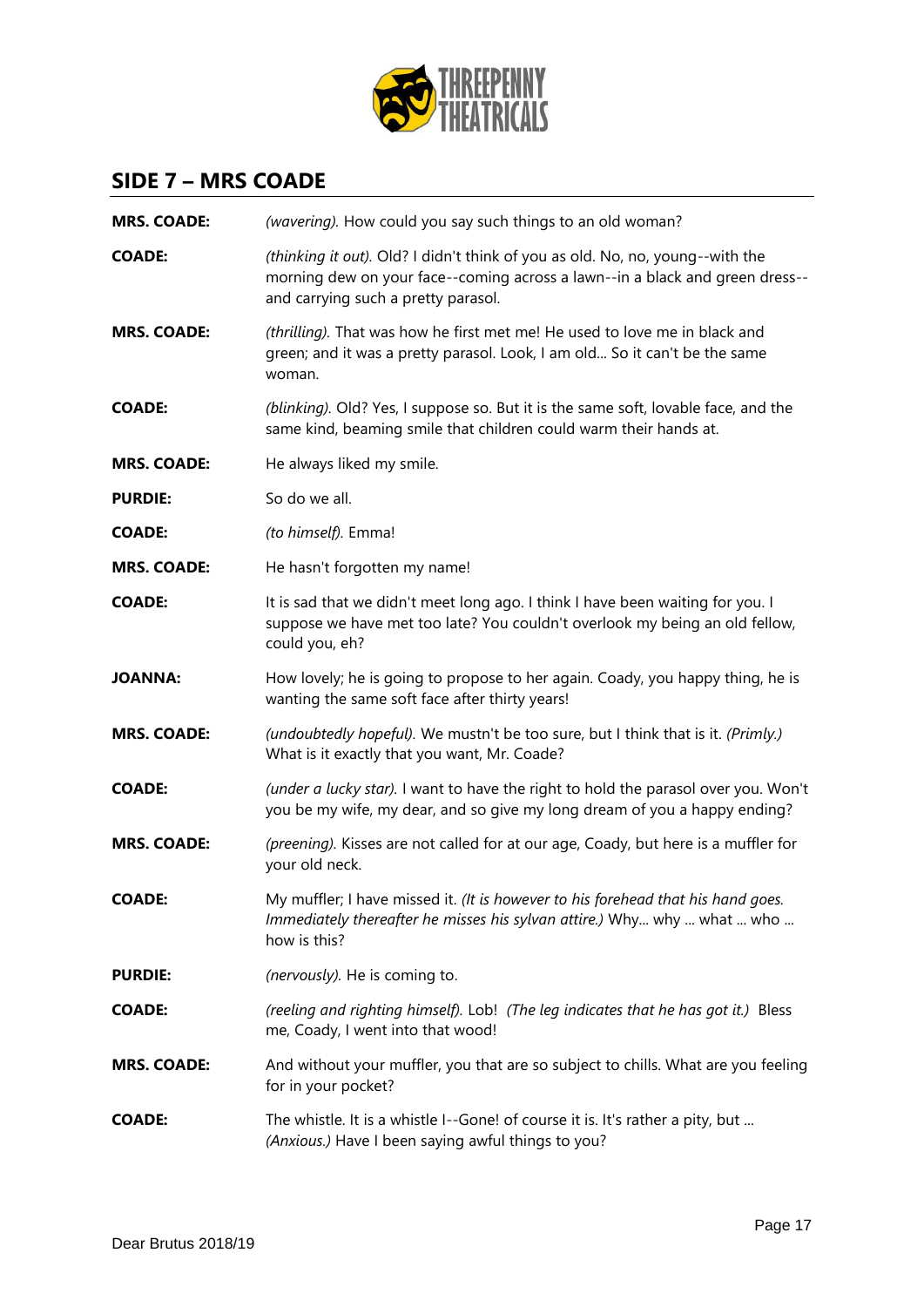

- **MABEL:** You have been making her so proud. It is a compliment to our whole sex. You had a second chance, and it is her, again!
- **COADE:** Of course it is. *(Crestfallen.)* But I see I was just the same nice old lazy Coady as before; and I had thought that if I had a second chance, I could do things. I have often said to you, Coady, that it was owing to my being cursed with a competency that I didn't write my great book. But I had no competency this time, and I haven't written a word.
- **PURDIE:** *(bitterly enough).* That needn't make you feel lonely in this house.
- **MRS. COADE:** *(in a small voice).* You seem to have been quite happy as an old bachelor, dear.
- **COADE:** I am surprised at myself, Emma, but I fear I was.
- **MRS. COADE:** *(with melancholy perspicacity).* I wonder if what it means is that you don't especially need even me. I wonder if it means that you are just the sort of amiable creature that would be happy anywhere, and anyhow?
- **COADE:** Oh dear, can it be as bad as that!
- **JOANNA:** *(a ministering angel she).* Certainly not. It is a romance, and I won't have it looked upon as anything else.
- **MRS. COADE:** Thank you, Joanna. You will try not to miss that whistle, Coady?
- **COADE:** *(getting the footstool for her).* You are all I need.
- **MRS. COADE:** Yes; but I am not so sure as I used to be that it is a great compliment.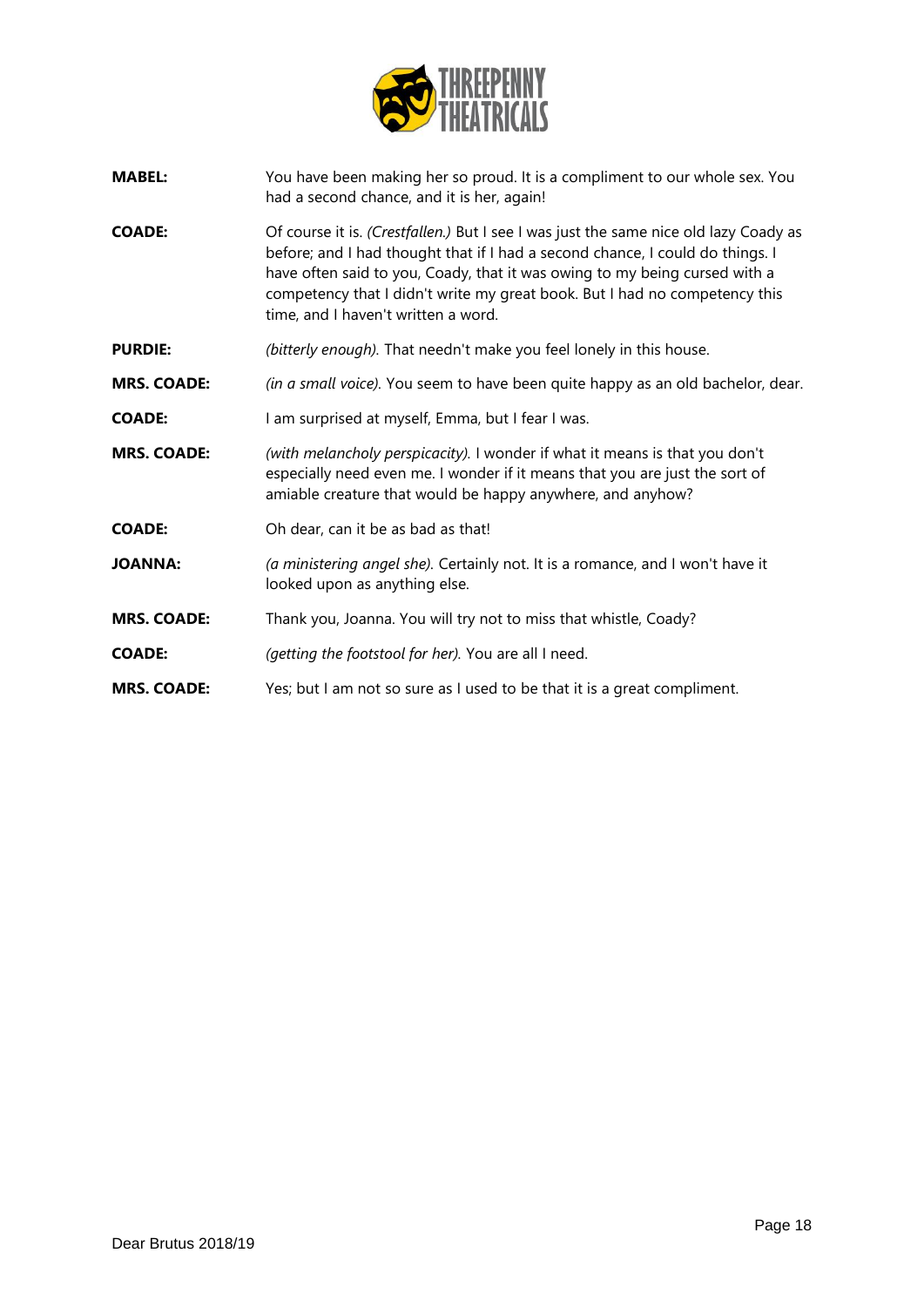

# **SIDE 8 – LADY CAROLINE** *(Remember to replace R's with W's throughout)*

| (his eyes turning to LADY CAROLINE). What do you say, my lady?                                     |
|----------------------------------------------------------------------------------------------------|
| (briefly). As you ask me, I should certainly say jail.                                             |
| (desperately). If you will say no more about this, ma'am--I'll give you a tip that is<br>worth it. |
| Ah, now you are talking.                                                                           |
| Don't listen to him.                                                                               |
| (lowering). You are the one that is hardest on me.                                                 |
| Yes, I flatter myself I am.                                                                        |
| (forgetting himself). You might take a wrong turning yourself, my lady.                            |
| I? How dare you, man.                                                                              |
| (But the flowers rather like him for this; it is possibly what gave them a certain<br>idea.)       |
| (near the keyhole of the dining-room door). The men are rising.                                    |
| (hurriedly). Very well, Matey, we agree--if the 'tip' is good enough.                              |
| You will regret this.                                                                              |
|                                                                                                    |

| <b>LADY CAROLINE:</b> | Is it not a lovely night, Jim. Listen, my own, to Philomel; he is saying that he is<br>lately married. So are we, you ducky thing. I feel, Jim, that I am Rosalind and<br>that you are my Orlando. (The handkerchief being removed MR. MATEY is<br>revealed; and the nightingale seeks some farther tree.) |
|-----------------------|------------------------------------------------------------------------------------------------------------------------------------------------------------------------------------------------------------------------------------------------------------------------------------------------------------|
| <b>MATEY:</b>         | What do you say I am, Caroliny?                                                                                                                                                                                                                                                                            |
| <b>LADY CAROLINE:</b> | (clapping her hands). My own one, don't you think it would be fun if we were to<br>write poems about each other and pin them on the tree trunks?                                                                                                                                                           |
| <b>MATEY:</b>         | (tolerantly). Poems? I never knew such a lass for high-flown language.                                                                                                                                                                                                                                     |
| <b>LADY CAROLINE:</b> | Your lass, dearest. Jim's lass.                                                                                                                                                                                                                                                                            |
| <b>MATEY:</b>         | (pulling her ear). And don't you forget it.                                                                                                                                                                                                                                                                |
| <b>LADY CAROLINE:</b> | (with the curiosity of woman). What would you do if I were to forget it, great<br>bear?                                                                                                                                                                                                                    |
| <b>MATEY:</b>         | Take a stick to you.                                                                                                                                                                                                                                                                                       |
| <b>LADY CAROLINE:</b> | (so proud of him). I love to hear you talk like that; it is so virile. I always knew<br>that it was a master I needed.                                                                                                                                                                                     |